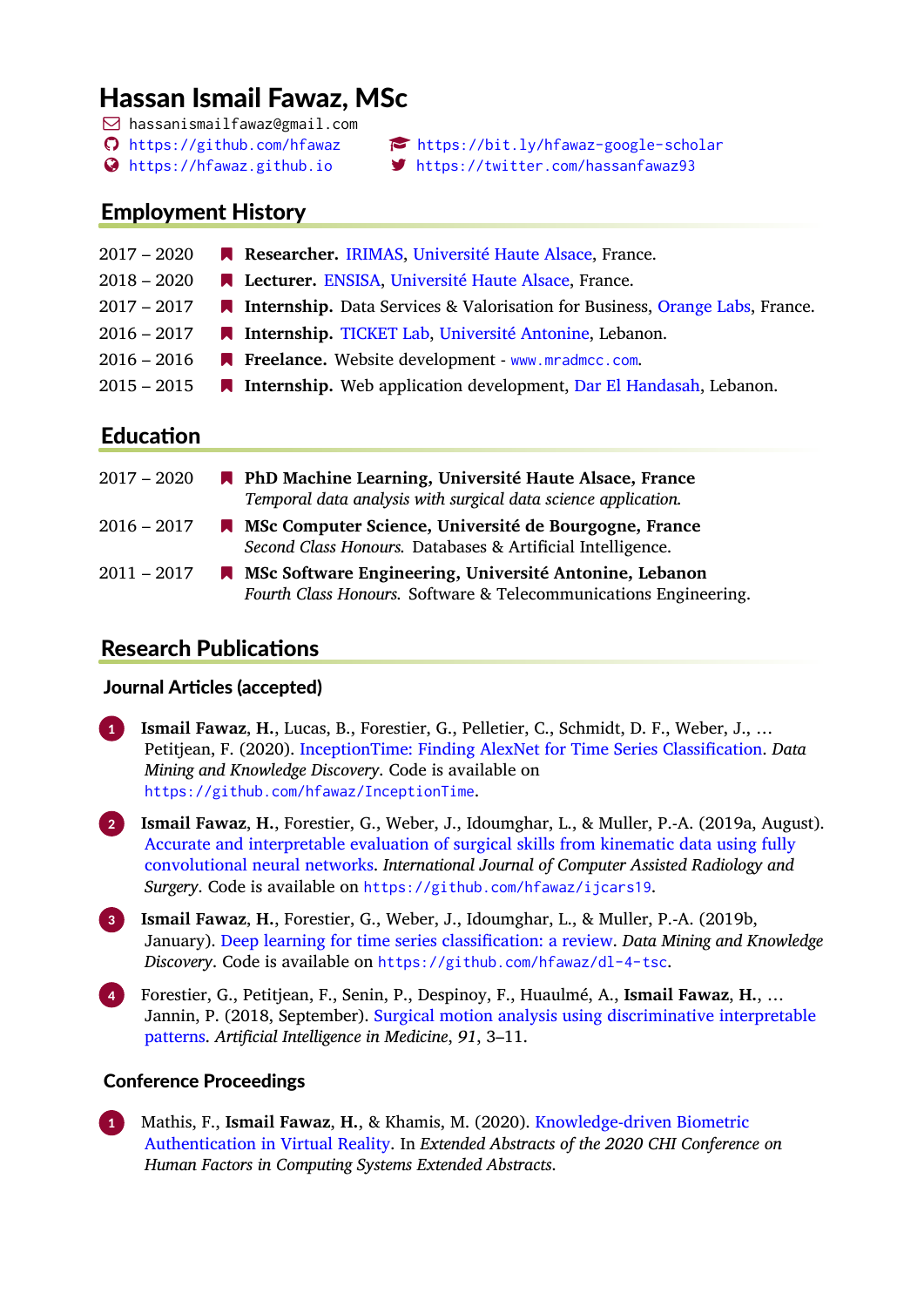2 **Ismail Fawaz**, **H.**, Forestier, G., Weber, J., Petitjean, F., Idoumghar, L., & Muller, P.-A. (2019). [Automatic alignment of surgical videos using kinematic data.](https://arxiv.org/pdf/1904.07302.pdf) In *Artificial Intelligence in Medicine*. Acceptance rate is **21%**. Code is available on <https://github.com/hfawaz/aime19>.

3 **Ismail Fawaz**, **H.**, Forestier, G., Weber, J., Idoumghar, L., & Muller, P.-A. (2019c). [Deep](https://arxiv.org/pdf/1903.06602.pdf) [Neural Network Ensembles for Time Series Classification.](https://arxiv.org/pdf/1903.06602.pdf) In *IEEE International Joint Conference on Neural Networks*. Code is available on <https://github.com/hfawaz/ijcnn19ensemble>.

4 **Ismail Fawaz**, **H.**, Forestier, G., Weber, J., Idoumghar, L., & Muller, P.-A. (2019d). [Adversarial Attacks on Deep Neural Networks for Time Series Classification](https://arxiv.org/pdf/1903.07054.pdf). In *IEEE International Joint Conference on Neural Networks*. Code is available on <https://github.com/hfawaz/ijcnn19attacks>.

5 **Ismail Fawaz**, **H.**, Forestier, G., Weber, J., Idoumghar, L., & Muller, P.-A. (2018a). [Evaluating surgical skills from kinematic data using convolutional neural networks](https://arxiv.org/pdf/1806.02750.pdf). In *Medical Image Computing and Computer Assisted Intervention*. (Oral selection rate **4%**). Code is available on <https://github.com/hfawaz/miccai18>.

6 **Ismail Fawaz**, **H.**, Forestier, G., Weber, J., Idoumghar, L., & Muller, P.-A. (2018c). [Transfer learning for time series classification](https://arxiv.org/pdf/1811.01533.pdf). In *IEEE International Conference On Big Data*. Selection rate **18.9%**. Code is available on <https://github.com/hfawaz/bigdata18>.

#### **Workshops**

1 **Ismail Fawaz**, **H.**, Forestier, G., Weber, J., Idoumghar, L., & Muller, P.-A. (2018b). [Data](https://arxiv.org/pdf/1808.02455.pdf) [augmentation using synthetic data for time series classification with deep residual](https://arxiv.org/pdf/1808.02455.pdf) [networks](https://arxiv.org/pdf/1808.02455.pdf). Code is available on <https://github.com/hfawaz/aaltd18>.

# Miscellaneous Experience

#### Visiধng researcher

- 2019 **Monash University**. One month visiting [François Petitjean.](https://www.francois-petitjean.com/)
	- **Google Brain**. One day visiting [Neil Zeghidour.](https://scholar.google.com/citations?user=fiJamZ0AAAAJ&hl=en&oi=ao)
	- **Sorbonne University**. One day visiting [Jean-Yves Franceschi.](http://perso.ens-lyon.fr/jean-yves.franceschi/)
	- **Open University of The Netherlands**. One day visiting [Daniele Di Mitri.](http://www.dimstudio.org/)
- 2018 **Wayne State University**. One day visiting [Abhilash Pandya](http://ece.eng.wayne.edu/~apandya/).

#### **Grants**

- 2019 **Mésocentre of Strasbourg**. 1*.*6 [million GPU computing hours](https://services-numeriques.unistra.fr/les-services-aux-usagers/hpc/applications-disponibles/systeme-de-files-dattente-slurm.html).
- 2018 **Mésocentre of Strasbourg**. 1*.*6 [million GPU computing hours](https://services-numeriques.unistra.fr/les-services-aux-usagers/hpc/applications-disponibles/systeme-de-files-dattente-slurm.html).
- 2017 **NVIDIA Corporation GPU Grant**. [Quadro P6000](https://developer.nvidia.com/academic_gpu_seeding).
	- **R** Coursera Financial Aid. [Deep learning speciality](https://www.coursera.org/account/accomplishments/certificate/YN8ZWZ6XPWVC).

#### **Certifications**

- 2019 **Participation**. [International Workshop on Machine Learning & Artificial Intelligence](https://workshopmlai.wp.imt.fr/).
	- **Participation.** [PRAIRIE Artificial Intelligence Summer School.](https://project.inria.fr/paiss/)
	- **Participation.** [Learning from Data Streams and Time Series](https://fdst2019.sciencesconf.org/?forward-action=index&forward-controller=index&lang=en).
	- **Participation.** [International Conference on Computer Assisted Radiology & Surgery.](https://www.cars2019.org/)
- 2018 **Volunteering**. [IEEE International conference on Big Data.](http://cci.drexel.edu/bigdata/bigdata2018/index.html)